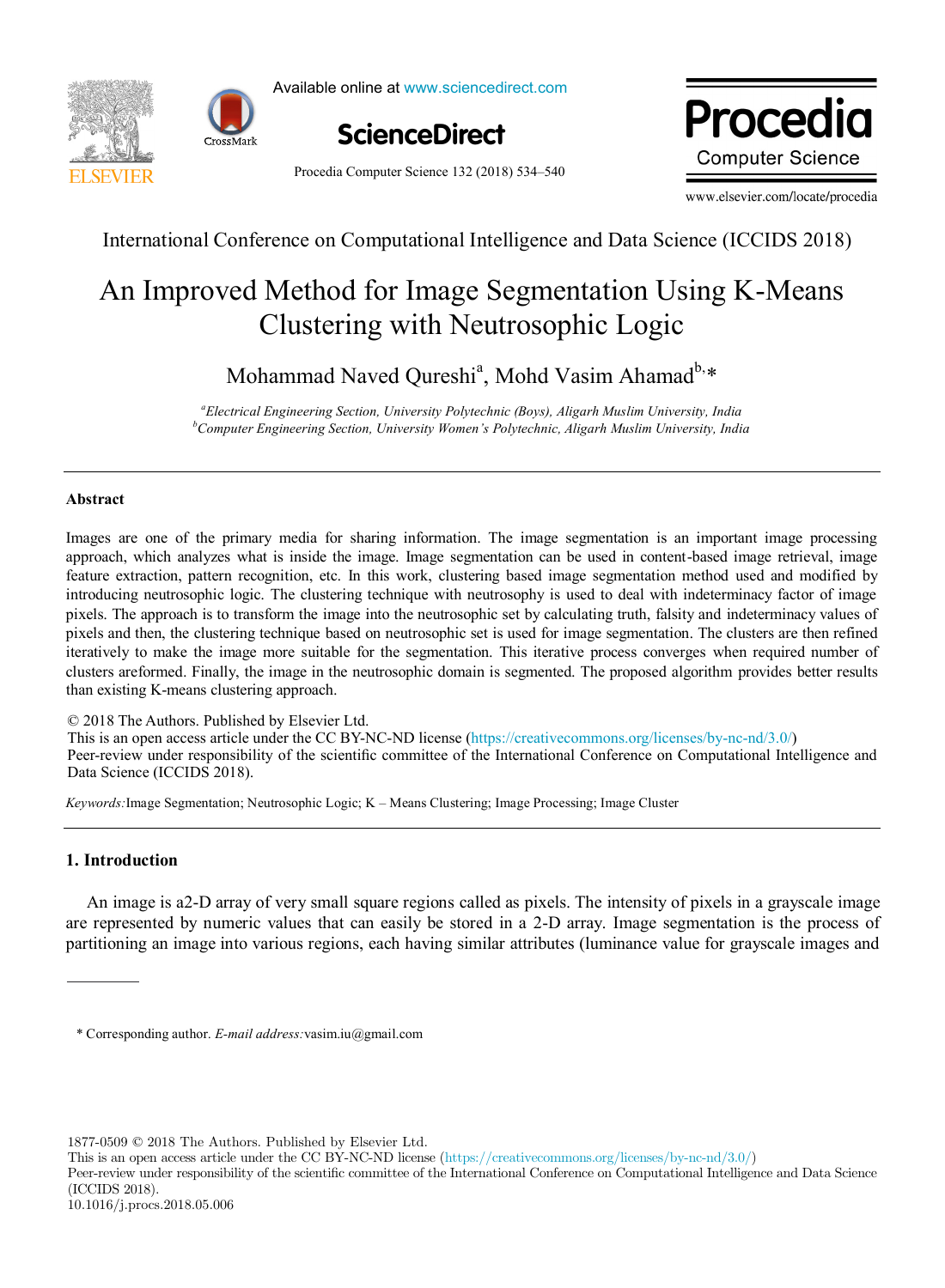color components for color images). The image segmentation can be used in content based image retrieval, image feature extraction, etc [5]. There are many algorithms for image segmentation based on clustering, which try to partition an image into a number of regions [6]. Clustering is an approach that tries to group a set of data objects in to the same cluster that are similar to each other, and dissimilar data objects are associated into different clusters [7] [12].

The K-Means clustering algorithm tries to group a set of data objects into k clusters based on the distance between the data object and the k centroids selected beforehand [1] [3]. Data objects are associated with the centroid closest to them. The k-means clustering algorithm starts with selecting value of k (number of clusters) and random initial centroids for each cluster. In each iteration, data objects are associated with the closest centroids. Then, centroids are updated based on the distance values of data objects associated with it. After centroid calculation (mean value of all data objects in a cluster), data objects are again compared with new centroids and associated with the closest one. This process continues until termination criteria is met [1] [2]. In the case of image segmentation, a set of image pixels are grouped in a manner such that, pixels within a cluster have more similarity in comparison with pixels in another cluster.

The fuzzy logic is proposed to deal with the vagueness and uncertainty. It has two values associated with each variable, the degree of truthiness and degree of falsehood. It can be represented as FS= {T, F}, where T and F are the degree of truthiness and degree of falsehood of the variable towards the set FS respectively. Neutrosophic logic introduces a new parameter to fuzzy sets, called as indeterminacy. Neutrosophic logic theory considers every possible outcome for a variable X like X, Anti-X and Neut-X which is neither X nor Anti-X [1] [4]. The neutrosophic notation for an element x be x  $(T, I, F)$ , where T is the degree of membership of x with S, I is the indeterminacy of x with S and F is the degree of non-membership of x with S [4] [11].

In this work, firstly k-means clustering algorithm is appliedon the input image. The output of this step isprovided as an input to neutrosophic set by defining a neutrosophic domain. Then, truth, falsity and indeterminacy values for each pixel are calculated to find the presence of the pixel in any cluster. A pixel p can be represented in the neutrosophic domain as netrosophic component P (T, I, F). Neutrosophy on boundary pixels of the clusters is also calculated, as the chances of error for boundary pixels are maximum, due to the assignment of that pixel in wrong cluster. The truth-value for every boundary pixel is calculated by placing it in every other cluster and associated with the cluster for which the truth-value is maximum [10].The values for T, I and F can be calculated as follows:

$$
\overline{Z} = \frac{1}{x^2} \sum_{a=k-\frac{x}{2}}^{k+\frac{x}{2}} \sum_{b=1-\frac{x}{2}}^{1+\frac{x}{2}} z(a,b)
$$
 (1)

$$
\delta(k,l) = \operatorname{abs}[z(k,l) - \overline{z}(k,l)] \tag{2}
$$

$$
T(k, l) = z (k, l) / Zmax
$$
 (3)

$$
I(k,l) = \delta(k,l)/\delta \max \tag{4}
$$

$$
F(k, l) = 1 - T(k, l)
$$
 (5)

Where  $z(k, l)$  is the intensity value of the pixel  $(k, l)$ ,  $\bar{z}(k, l)$  is the mean value of  $z(k, l)$ .  $\delta(k, l)$  is the difference between intensity z (k, l) and its local mean value  $\bar{z}(k, l)$ . This is implemented only for boundary pixels. Therefore, in our proposed methodology we have enhanced this algorithm to include all pixels in segmentation. The experimental results shows that the modified approach has resulted in better-segmented regions in the image compared to K-means and K-means with neutrosophic logic.

#### **2. Proposed Method**

For the large number of clusters, the K-Means clustering algorithm can make several empty clusters. If no points have been allocated to a cluster in the assignment step that can result in noisy image. Therefore, we need a criteria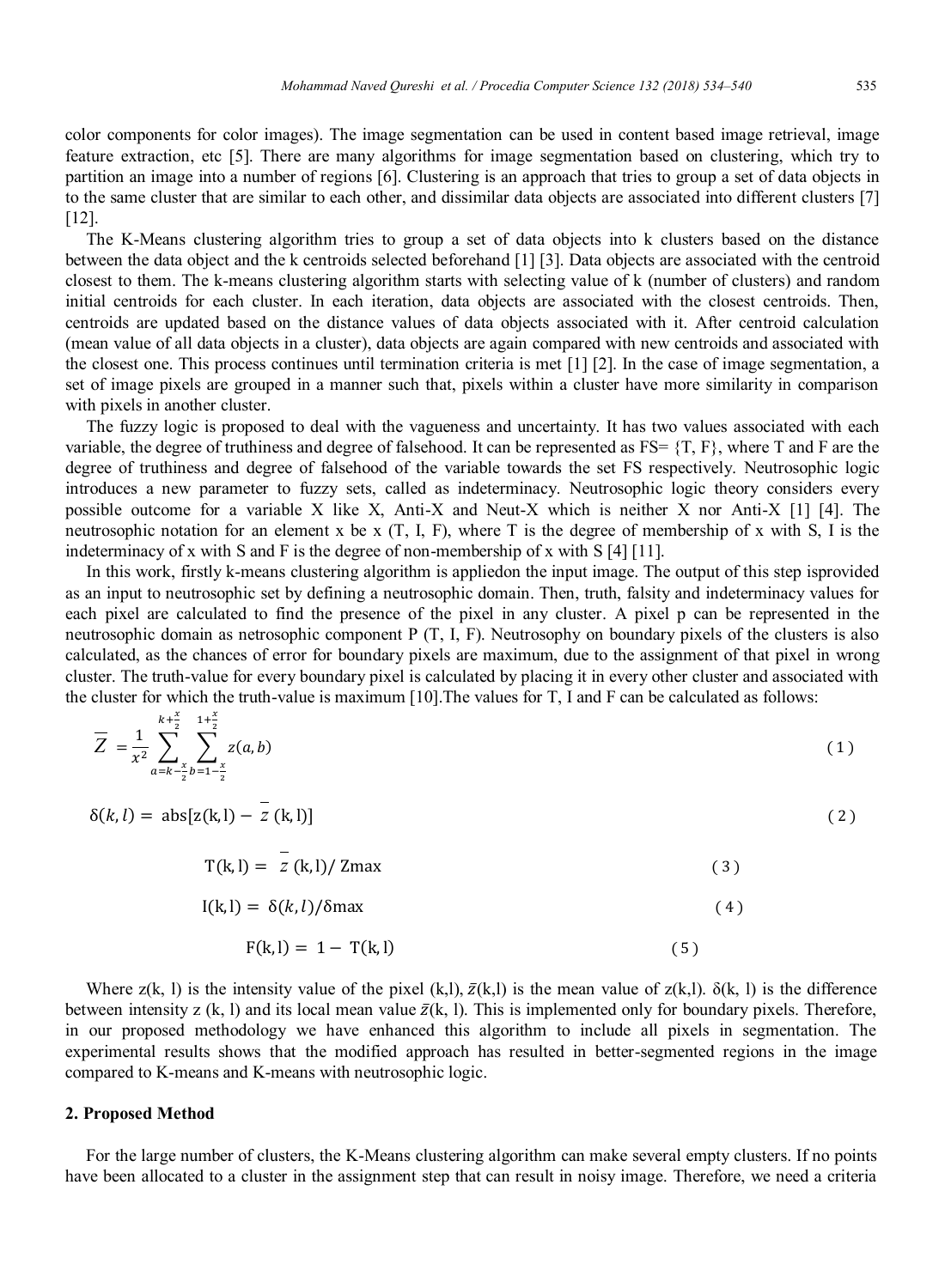through which we can remove the problem of empty cluster generation. To remove the empty clusters consider each pixel as the data point and then apply clustering algorithm to generate the large number of clusters. Finally merge the similar looking clusters and remove the empty clusters. The approach is to transform an image into neutrosophic set by calculating truth, falsity and indeterminacy values of pixels. Then, a clustering technique based on neutrosophic set is used to segment the image.

So, the proposed methodology finds a way to calculate all these values and provides better results than existing K-mean approach discussed so far. The new Image segmentation method using neutrosophic logic consists of following phases as in the fig. 1.



Fig. 1. Flowchart of proposed method

#### *2.1. Converting the input image into grayscale image*

A grayscale image is a simple kind of image that contains one domain, and each pixel in the image can be represented by an integer [0,255] i.e. it carries only intensity information. We have used MATLAB built in function to calculate the intensity value of each pixel.

#### *2.2. Neutrosophic Set Formation*

In this phase, the image is transformed into neutrosophic domain. A pixel  $P_{(i,j)}$  of an image is represented in neutrosophic domain using its three components i.e.  $T_{(i,j)}$ ,  $F_{(i,j)}$ , and  $I_{(i,j)}$ . This approach considered a pixel in 3\*3 window and calculated the mean of the window based on intensity value. The mean value is assigned each pixel in order to calculate truth value.

Mean<sub>(i,j)</sub> = 
$$
\frac{1}{(2w+1)^2} \sum_{\substack{i=x-w \ i=y-w}}^{i=x+w} \ln(i,j)
$$
 (6)

Where  $w = \sqrt{(ws)}$ -2. ws is the size of window and in this case it is considered to be 3\*3. In(i,j) is the intensity of pixel (i,j). (x,y) is the center of window in which the mean is calculated w=  $\sqrt{x}$  ws-2. For a window size 3\*3, w=1.



Fig.2: Window Size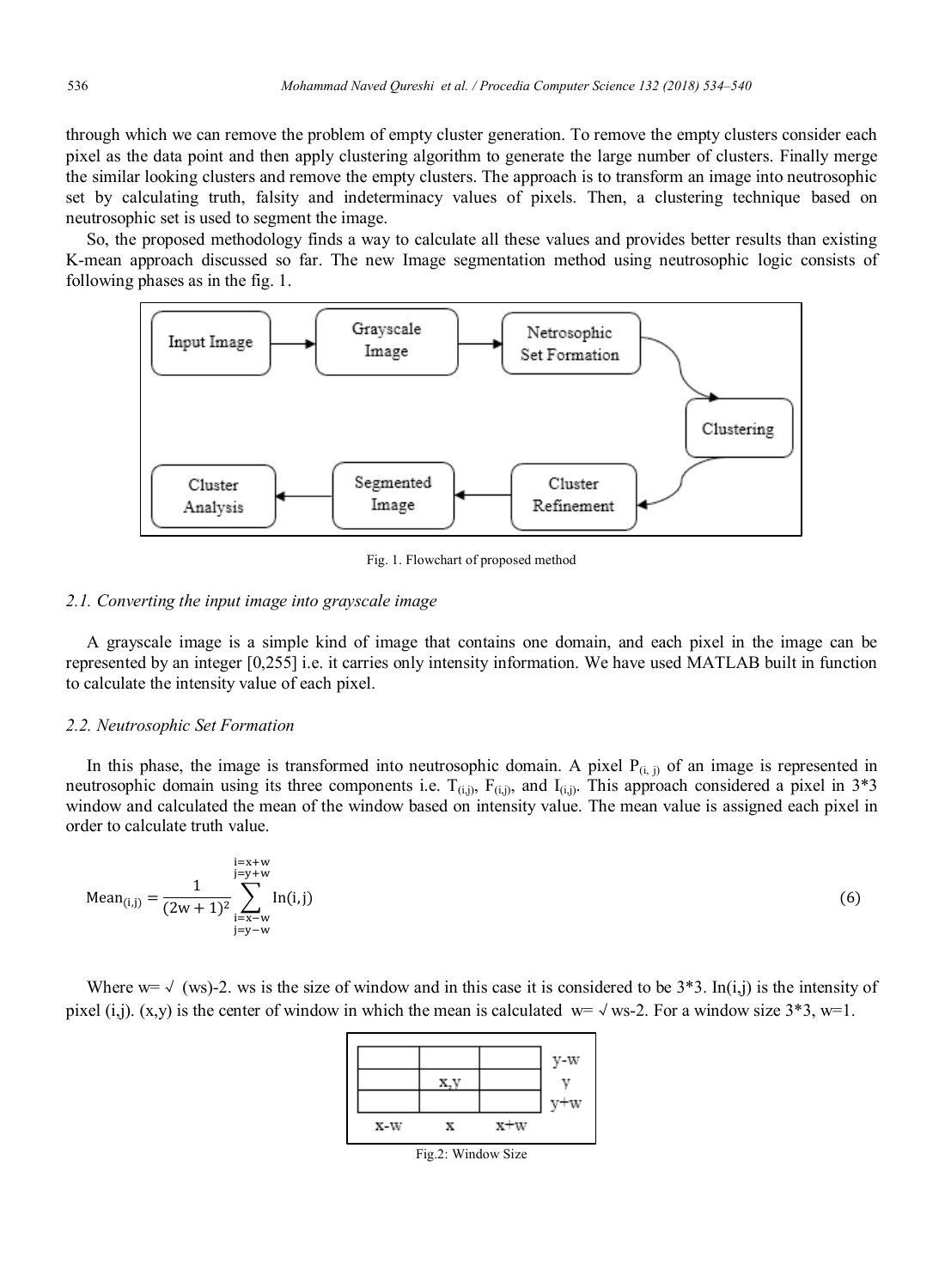Indeterminacy of the pixel means how different the pixel is from its neighboring pixels inside the window. The best way to calculate that is to use standard deviation and difference map of the pixels.Standard deviation calculates the dispersion of a set of pixels from its mean. Mathematically, standard deviation is calculated as the square root of variance.  $i = \infty + \infty$ 

std = 
$$
\frac{1}{(2w+1)^2} \sum_{\substack{i=x-w \ j=y-w}}^{x+rw} [In(i,j) - Mean(i,j)]^2
$$
 (7)

We compute the maximum difference of pixel intensity from its surroundings pixels as follows:

$$
Diff_{(i,j)} = \max (In_{(i,j)} - In_{(x,y)}) (8)
$$

Where  $In_{(x,y)}$  is the intensity of each pixel inside the window. Then we calculate the indeterminacy as

$$
I_{(i,j)}
$$

$$
=\frac{Std * Diff}{\max(Std * Diff)}
$$
(9)

The falsity value of each pixel can be calculated as:

$$
F_{(i,j)} = 1 - T_{(i,j)} \tag{10}
$$

## *2.3. Neutrosophic Cluster Formation*

Clustering is the machine learning approach to group pixels into different clusters so that the pixels residing in same cluster share some common characteristics. The process of clustering used in this work can be described as follows:

- Pick a pixel P which has the smallest indeterminacy value i.e. (the nearest pixel to the local mean) and has not been assigned to any cluster.
- Assign a same cluster to a pixel (P) and to its neighbor (N) whose truth difference from it is less than or equal to predefined /same threshold value i.e.  $|T(P) - T(N)| \leq T$ h
- The above two steps are repeated until each pixel is assigned to a cluster C.

| Pseudo Code |                                                                            |  |
|-------------|----------------------------------------------------------------------------|--|
|             | 1. For each pixel $P(i,j)$ with $I(i,j)$ is minimum                        |  |
|             | 2. If $P(i,j) \notin C_k$ , where k is cluster label then $p(i,j) \in C_k$ |  |
|             | Check $P(i,j)$ neighbours(N)<br>а.                                         |  |
|             | i. if $ T(P) - T(N)  \leq Th$                                              |  |
|             | $ii$ Then $N \in C_k$                                                      |  |
|             | End<br>h.                                                                  |  |
|             | 3. Else                                                                    |  |
|             | a $i=i+1$                                                                  |  |
|             | b. J=i+1                                                                   |  |
|             | 4. Go to 2                                                                 |  |
| 5.          | End                                                                        |  |
|             |                                                                            |  |

Fig. 3. Pseudo Code for Neutrosophic Cluster Formation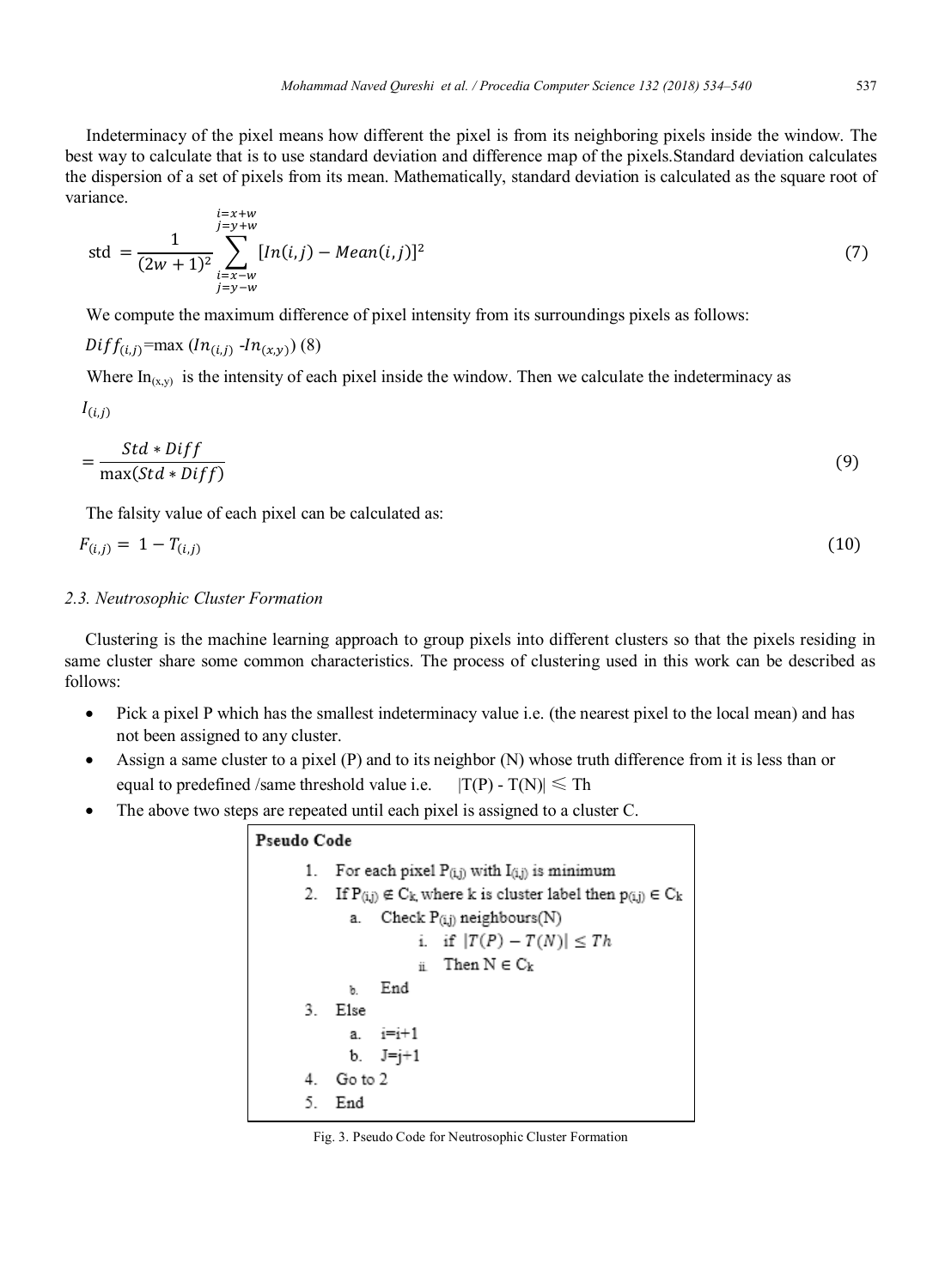# *2.4. Cluster Refinement*

In the refinement stage, the clusters with small number of pixels are merged or grouped with its surrounding or neighboring clusters. Moreover, if cluster Ci has number of pixels less than or equal to minimum cluster size (CZ) then cluster  $C_i$  is merged to its surrounding cluster  $C_i$ . In this work, minimum cluster size is considered as equals to  $w^*h^*0.001$ , Where w is the width of the image and h is the height of the image. For example if the size of image is  $400 \times 400$  then the minimum cluster size can be calculated as CZ=  $400*400/1000=160$ . Therefore, a minimum of 160 pixels will be grouped in a single cluster.

| Pseudo Code |                                                                     |
|-------------|---------------------------------------------------------------------|
| $1_{-}$     | For each cluster $C_i$ where having $CZ_i \leq min CZ$ then         |
|             | Merge $(C_i, C_j)$ where $C_j$ is the neighboring cluster.          |
|             | Step 1 is repeated until each cluster size CZ <sub>i</sub> >=min CZ |

Fig. 4. Pseudo Code for Cluster Refinement

# *2.5. Clusters analysis for Segmentation*

Once all clusters have been refined, they can be analyzed based on neutrosophic logic to generate segments for the image. In this stage, each cluster pair is merged into one cluster based on their size and difference in truth value. This work made sure that small cluster is merged into bigger one and not vice versa. However, the cluster pairs with the minimum difference in their size and truth-values cannot be merged.

| Pseudo Code |                                                                        |  |
|-------------|------------------------------------------------------------------------|--|
|             | 1. For each cluster pair $(C_i, C_j)$                                  |  |
|             | If $Min[CZ_i, CZ_j]^* T_{ci} - T_{cj} $ is minimum.                    |  |
|             | Then                                                                   |  |
|             | Merge $C_i$ and $C_j$ into $C_k$                                       |  |
|             | $CZ_k = CZ_i + CZ_i$                                                   |  |
|             | $T_{(ck)} = CZ_i * T_{(ci)} + CZ_j * T_{(cj)}/(CZ_i + CZ_j)$           |  |
|             | The above step is repeated until the number of cluster equals to three |  |

Fig. 5. Pseudo Code for Cluster Analysis for Segmentation

#### **3. Result Evaluation and Discussion**

The input image for the execution of the proposed method is taken from [13].



Fig. 6. Input Image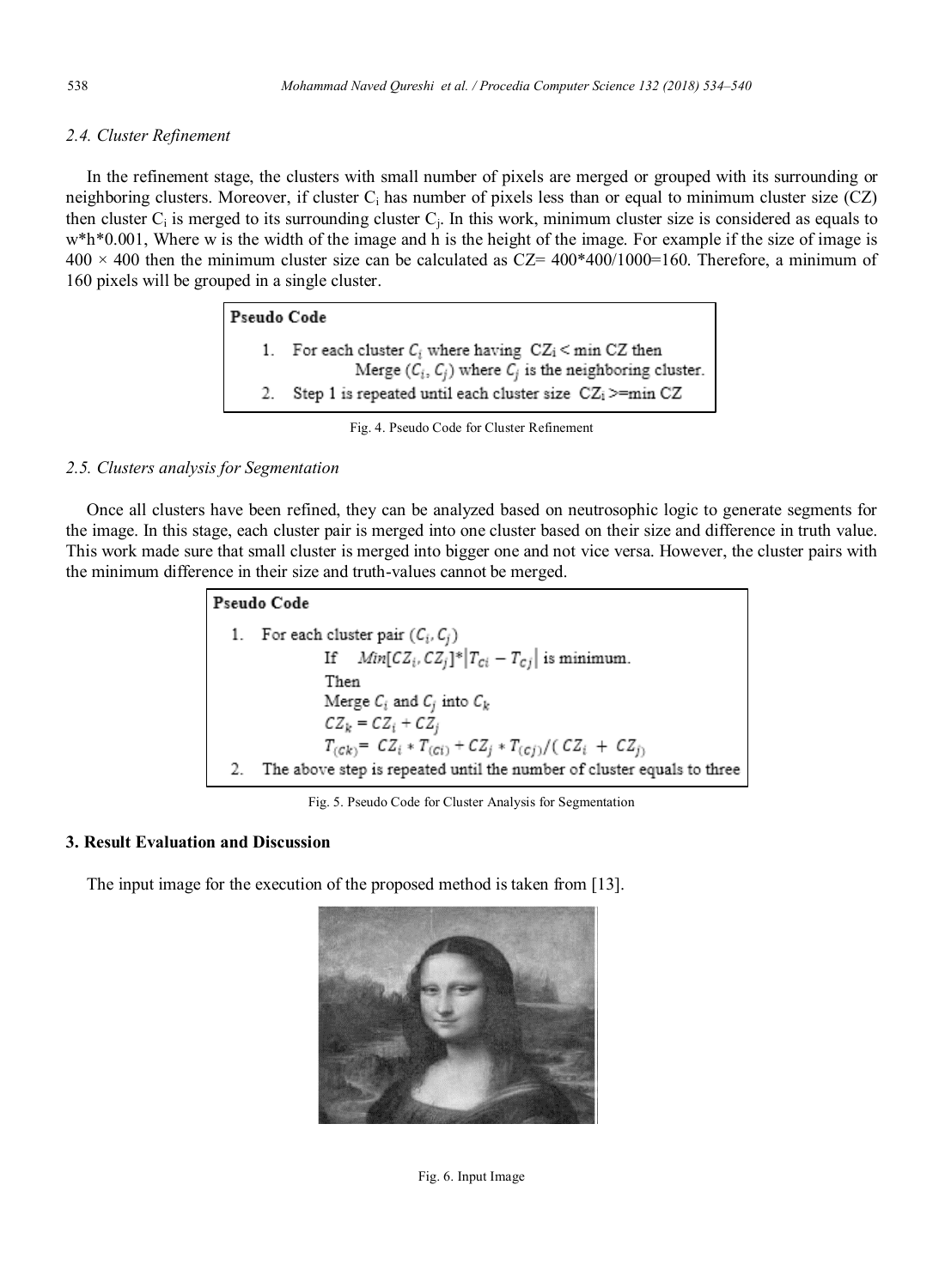

Fig. 7. Segmentation of image by K-means neutrosophy and proposed methodology

From the figure 7, it is clear that in the case of K-means using Neutrosophy in cluster 1, lots of pixels has been segmented in wrong cluster. However, in cluster 1 of proposed method, every cluster is clearly defined and segments can be identified easily. It is so, because this approach used clustering in such a way that the threshold value used to decide that a pixel is assigned to a particular cluster is very small. Accordingly, this work obtained a large number of clusters at the earlier stage and these clusters are refined to clearly segment the image. In cluster 2 using K-means, lot of area of black part of the image is considered as white. But using the proposed method, it is clearly identified that these area are separated. Similarly, in a cluster many white dots are seen in black area which are not a part of the cluster. But, after executing the proposed method, clusters are easily identified.

## **4. Conclusion and Future Work**

An image can be considered as a 2-D array of very small square regions called as pixels. Images are one of the primary method of information sharing.The image segmentation is an important image processing approach, which analyzes what is inside the image. Image segmentation can be used in content-based image retrieval, image feature extraction, pattern recognition, etc. Neutrosophy is an enhancement to the fuzzy logic and appends the uncertainty factor in addition to truth and falsity components. The K-Means clustering algorithm tries to group a set of data objects into k clusters based on the distance between the data object and the k centroids selected beforehand. In the